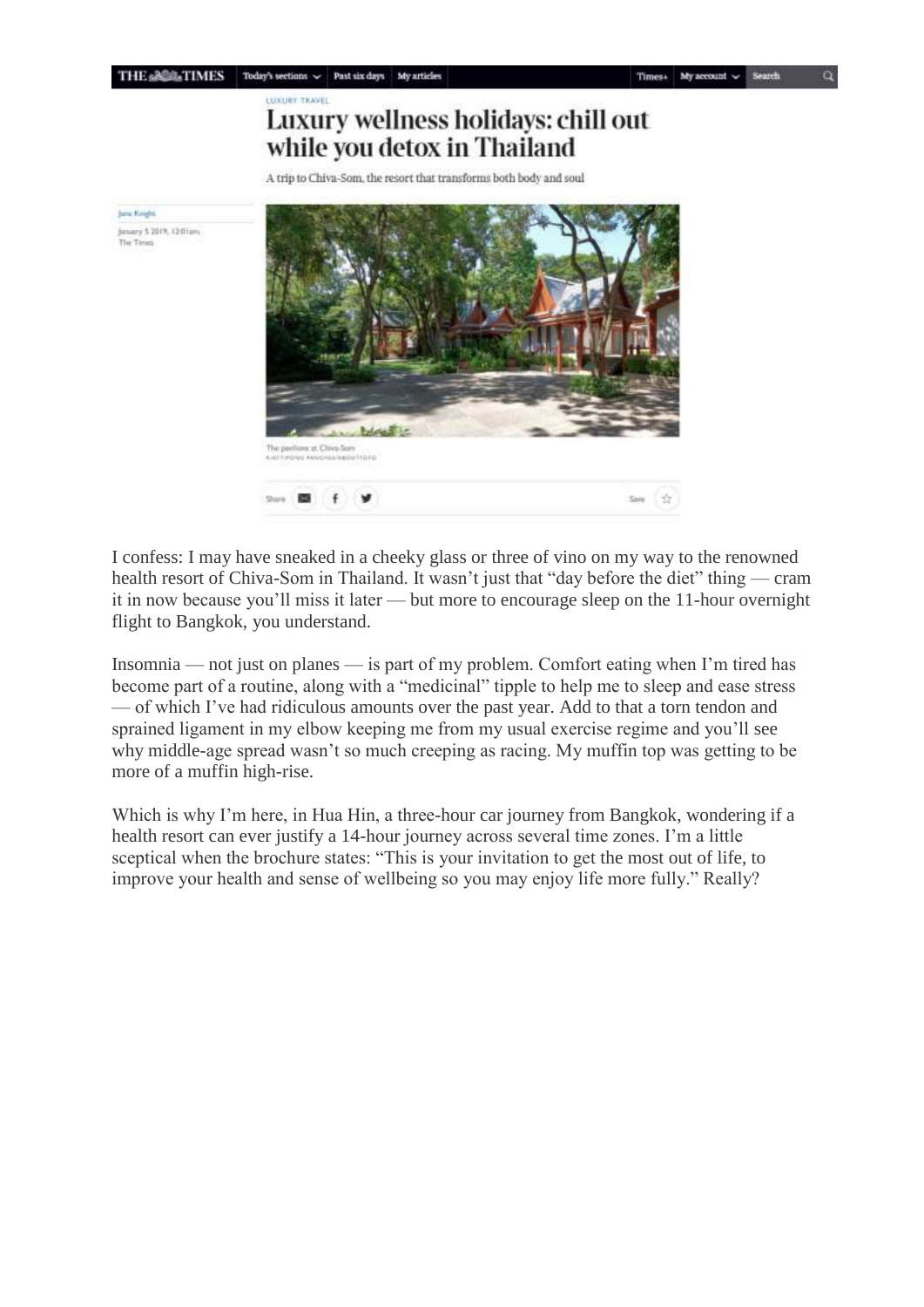

The Champaka suite at Chiva-Som

Yet Chiva-Som has built up quite a following since opening in 1995, gaining celebrity followers from Kate Moss and Serena Williams to the Beckhams. The chef Raymond Blanc goes every two years to recharge. He's not the only one: repeat guests are the norm, although perhaps not to the extent of one British gentleman who has clocked up more than 90 visits.

He, along with others, has been denied his fix for six months — the resort was closed until November for refurbishment that has made its public areas more open, more mirrored and more welcoming. Meanwhile, its 17 Thai pavilions have been given a contemporary look, following on from the revamp of its 37 rooms.

The pavilions are certainly swish, spaced out among banyan trees. Outside they resemble traditional Thai houses, while inside an Ed Tuttle redesign has left them looking sleek, modern and more spacious than before, with bamboo sliding doors, teak floors, high ceilings and fabrics in soft greens. The white bathrooms are enormous and the dressing room big enough to accommodate my entire wardrobe several times over.

My pavilion is one of a new category — the Thai pavilion suite, which has its own kitchenette and private room, where I can enjoy meals or just lounge on the cushions and admire the lotus ponds with trickling waterfalls. But there's no time to lounge just now: there's a hefty questionnaire to complete on my health, habits and innermost desires, listing stuff I wouldn't confess to my closest friends.

It's the prelude to a consultation with a health practitioner before an outline for my stay is sketched out. Guests can follow one of 12 retreats, with set therapies and classes catering for everything from yoga or fitness to cranial relief or cancer care. But the most popular by far are the sustainable weight-management and detox programmes, which is what I'm after.

May, the nutritionist, is having none of it, though. "The way to weight loss isn't to detox. I think stress is your major issue. Tackle that and you'll tackle the root of your weight gain," she tells me with a smile, opening her huge tome of treatments at the emotional-wellbeing pages. She's probably right: chronic stress can cause weight gain around the stomach, as well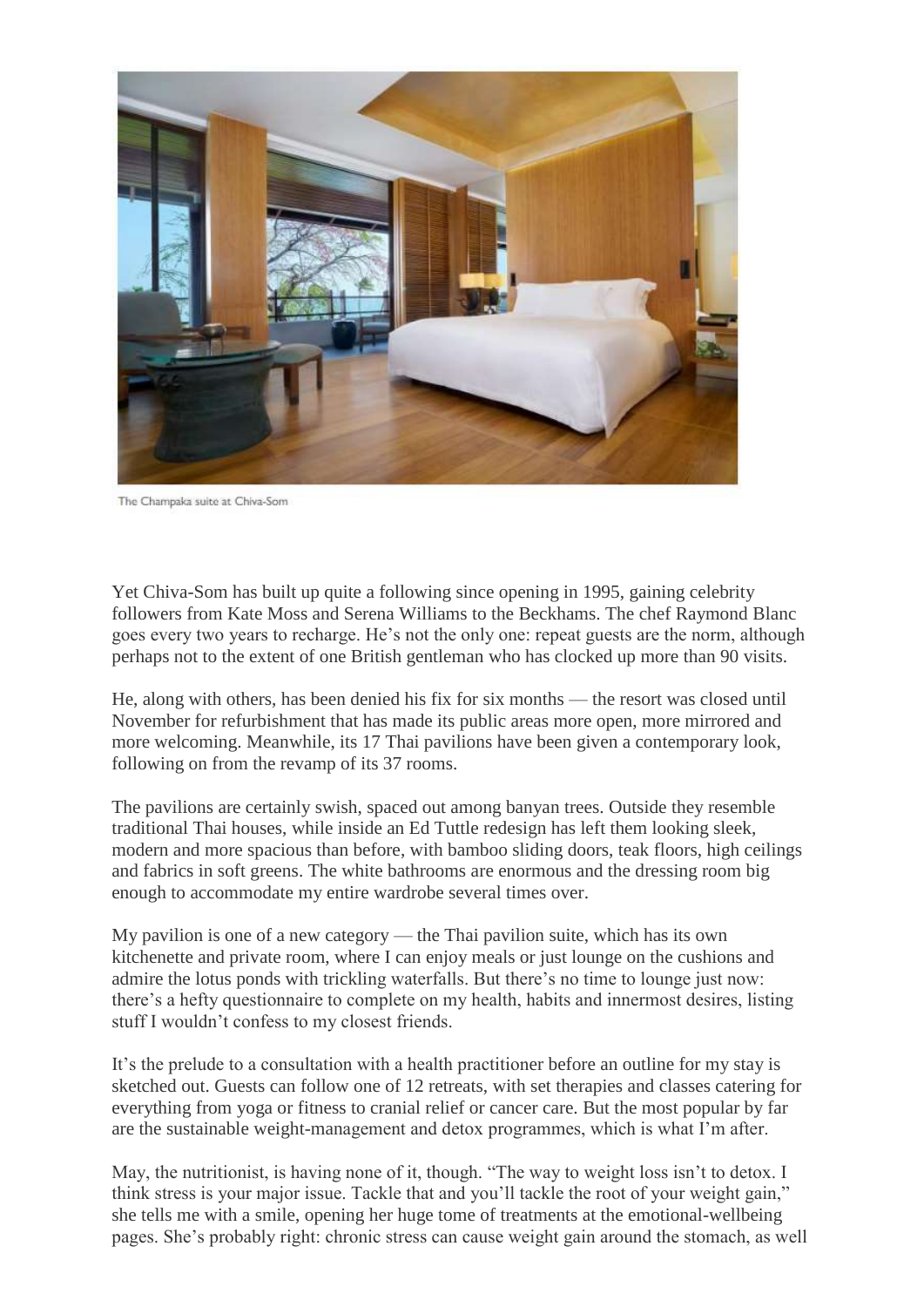as insomnia, depression and a weakened immune system, among a whole range of other ailments.

So we compromise on a mixture, with me following anti-stress therapies, but at the same time undertaking a three-day detox. That's part of the joy of Chiva-Som: you may sign up to a particular retreat, but it will be tailor-made and tweaked to suit your needs, leaving you with a timetable geared to getting the best out of your stay.



A meditation session

Before the detox can start I'm whisked off to see Jason Culp, a naturopathic doctor who tells me that Chiva-Som is about sustainable wellness — not necessarily to make people healthy during their stay, but to inspire them to be healthy in life — as he slips a gizmo on my finger to register my heartbeat. He's looking for coherence between my breaths and my heartbeat, but when he turns the computer screen to face me, there's a big fat red showing on his trafficlight system: I am holding my breath every 20 seconds or so as I inhale, a marker of fear or anxiety in a classic fight-or-flight response, while also holding it on the exhalation, demonstrating sadness or grief.

"It's like having the gas pedal and the brake on at the same time," he warns, before teaching me a simple mindful breathing exercise that I can easily do with an app on my phone, taking six slow breaths a minute. When he shows me his computer screen again, my breathing has been translated into lovely deep, smooth arcs, and the traffic light has turned to green. So simple yet so effective — I'm feeling pretty relaxed.

There's more relaxation to be had in the spa, a warren of 70 treatment rooms on two levels with plenty of tinkling water, sauna and steam cabins, as well as a hydrotherapy suite and floatation tank. This whole area will be refurbished during a second closure this summer no one seems to know how, but I'm sure it will be impressive. For now, though, it's the place where guests wearing dressing gowns float between therapies mapped out in their individual retreats, as well as to the daily massage included in the package.

So, I'm feeling pretty chilled by dinner time, which I spend in the open-air restaurant by the beach. The food is exquisite, served in tiny but nourishing portions. I feast on prawn miso, a green curry and sorbet, which unbelievably total less than 300 calories, washed down with lemongrass tea (there is alcohol if you want after 6pm, but few do), as my last supper before the detox.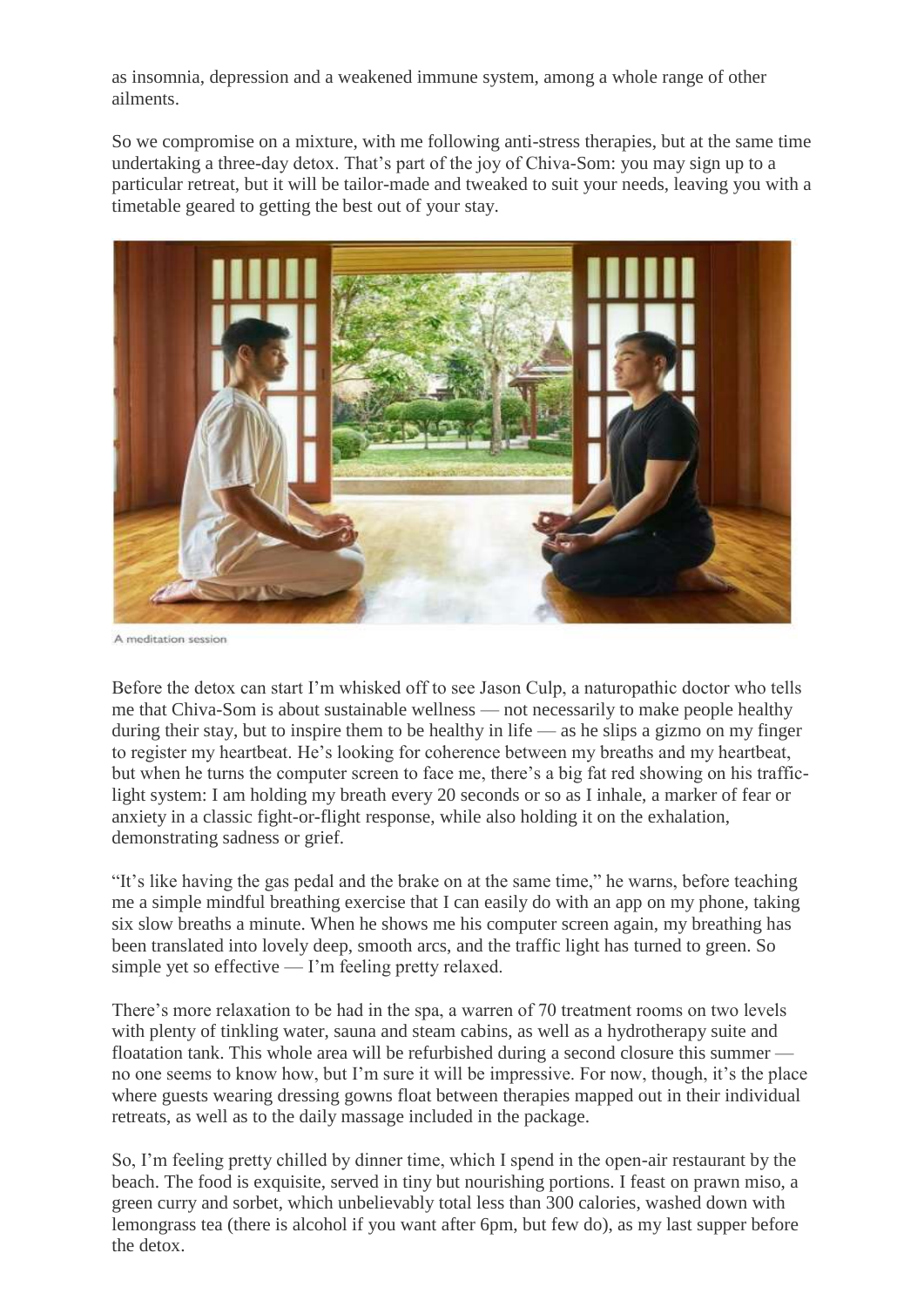I see that this is going to be a digital detox too: smartphones and tablets are banned in public areas, so where I would normally spend a solo dinner catching up on emails, instead I listen to the waves caress the shore as music plays in the background. Bliss.

It's a shame, then, that a headache mars the next day, caused, I suspect, by caffeine withdrawal rather than my day's calories being cut to just over 500. My eight daily mugs of tea are being substituted for various herbal brews, plus a prescribed wheatgrass shot midmorning and mid-afternoon, with a handful of supplement pills — one of which somewhat alarmingly turns your wee bright yellow.



Twilight by the pool

The food rations aren't too bad, although when a plate of cruciferous veg and detox sauce is put in front of me for lunch in the Emerald Room, its colours supposedly meant to suppress your appetite (there's green everywhere, from lush vegetation to the fabrics in the rooms), my first thought is: "Is that it?" But it's surprising how full you can feel if you chew slowly and properly — simple, but something I'd never done before.

Day two is liquid day, but the headache has gone and the beef-bone broth is surprisingly filling: I'm not hungry. It's helped by an invigorating massage that seems to involve a lot of slapping and pinching, but leaves me feeling, well, invigorated.

As does the chi nei tsang, or stomach massage. If the idea sounds hideous to you, as it did to me, trust me, it's great. The therapist gently massages your internal organs in the abdominal area, where stress, tension and negative emotions apparently accumulate, leaving you feeling pleasantly woozy.

One more day on reduced calories later and I'm free to eat at will, either on the portioncontrol 1,000kcal-a-day diet or doing it myself — everything is carefully labelled so you know just how many calories you're consuming. Which is surprisingly little, from the two egg white and one egg yolk omelette with chicken for breakfast (108kcal) to lunch of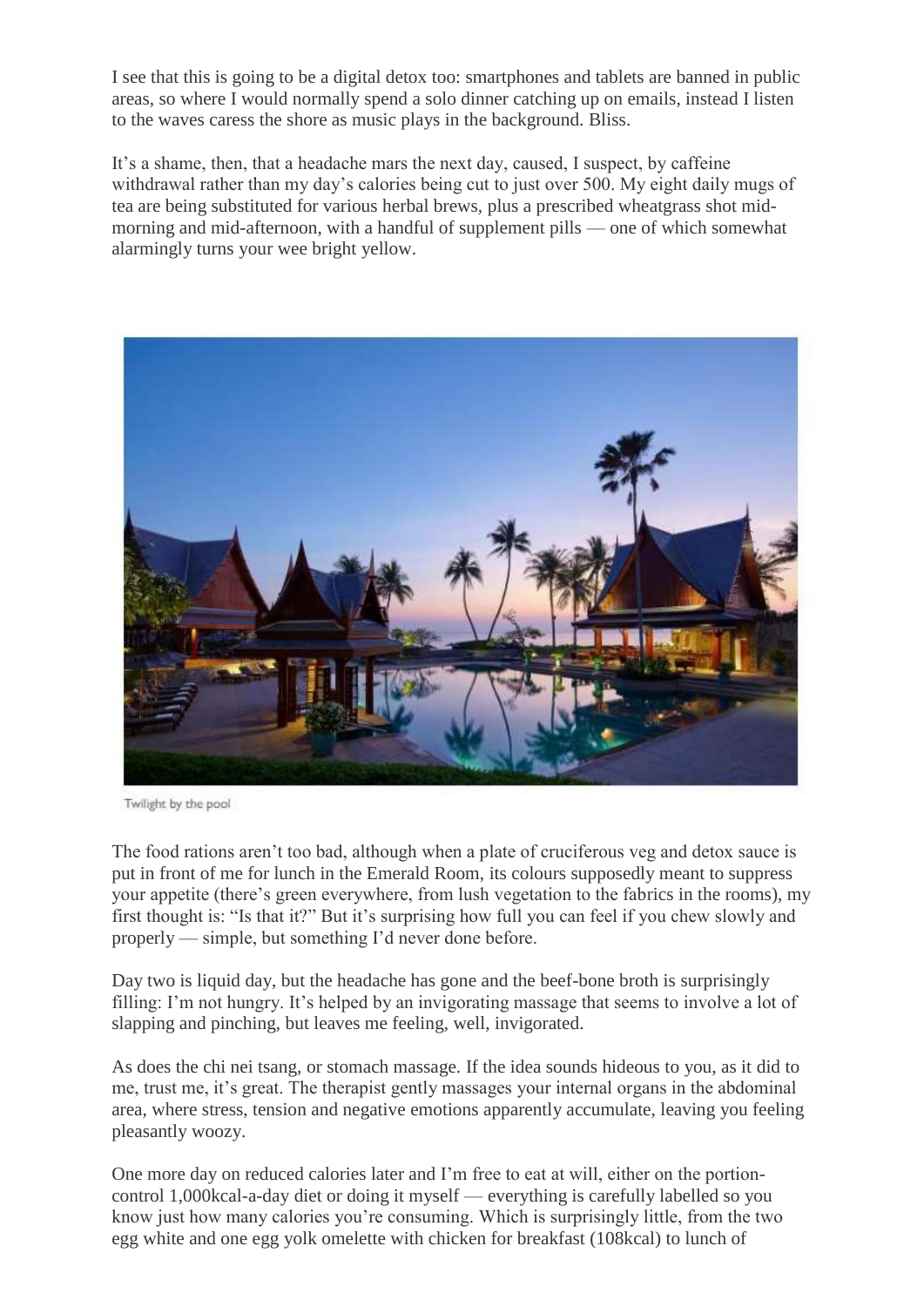Singapore-style chilli seafood (119kcal) plus a plate of salad (100kcal) and a dinner of steak and mash (150kcal). Add a side of green veg and that's an extra 59kcal.

I'm interested to hear that the man behind these exquisite small plates, Paisarn, is a classic Escoffier-trained chef who has a master's in food for anti-ageing. "Fifteen years is a long time, and that's how long I've been doing trial and error to use different things to replace the flavour," he says. "At the beginning we failed so many times and had to throw away so much food, but now we know how to play with it. This kind of cooking has always fascinated me.

"I can't think of one diet that fits all people. The diet we try and give people is tailor-made. But you need to exercise too."

There's plenty of scope for that, with a plush new gym accompanying the dance studio, Pilates room and yoga pavilion, as well as free classes from sunrise to sunset. There's something for all abilities: for me, the stretch, meditation, gentle yoga and aqua aerobics (I never did quite make it up for that sunrise t'ai chi), although there are more active highimpact training and boot-camp classes too.

In the evenings there are lectures from visiting practitioners, a handful of whom are present during my stay. So I attend a session on how to do a two-minute massage facelift and another on the benefits of rolfing to align the body.

When Anne Cousin, an integrative vitality practitioner, gives a talk on the body being able to heal itself, I find it a bit too woo-woo for me. But her free Shake it Off class the next day, in which we follow a series of exercises designed to induce a stress-releasing tremor, proves surprisingly effective, leaving me exhausted but happy.

It works for Barbara, 60, from Toronto too. She is on a 21-day visit (nothing compared with one guest, who stayed nine months and lost 60kg) and, like pretty much everyone I meet, has been before. "The first time is very expensive at Chiva-Som," Barbara confides. "That's because it leads to the second, third and fourth times." In fact, Barbara has been coming here for 18 years and credits Chiva-Som for adding ten years to her life.

Many come in private jets — some days there are as many as six at the local airport that have brought guests — and dinner-time conversation can easily turn to the merits of St Barts and Mustique. But the bath robes, gym kits and pyjamas that guests wear during the day are a great leveller (and evening wear is casual). Everyone is super-friendly, keen to swap ailments and therapies, of which Chiva-Som has hundreds to try. When a Swiss gent in the aquaaerobics class hears me tell the instructor that I have a dodgy elbow, he recounts his experience with the physios, who managed in two sessions to cure a trapped nerve in his elbow that had been causing him excruciating pain for a year.

My elbow is helped considerably by acupuncture from Dr Satoshi Hashimoto — during my session with him I'm able to straighten it without pain. Not only that, but as he investigates my lack of energy he finds blocked kidneys to be a cause, so he proceeds to bleed the corresponding point on my toe using seiketsu-shiraku acupuncture, releasing my stagnant qi.

And so I drift in a befuddled zen-like haze from anti-stress classes and aqua aerobics to steam rooms and massages, reiki and even a private Pilates class as part of my programme. I'm not even tempted to go out of the resort or to walk on the public beach; this is my own little oasis of magic.

Whoever I talk to, whether it's at the sauna or the sunbeds by the pool, agrees that Chiva-Som may be getting increasingly expensive, but that it still has the edge over its competitors.